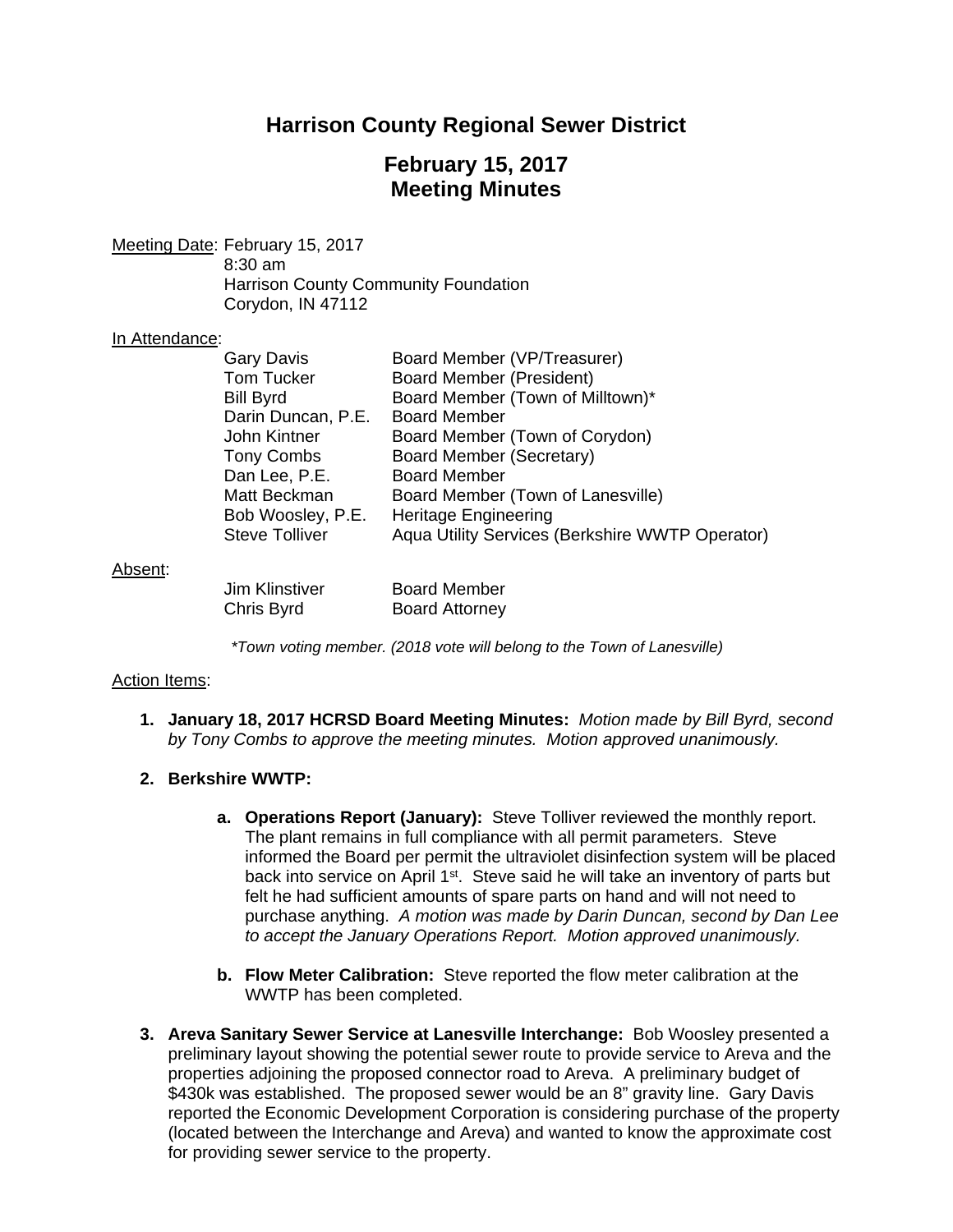HCRSD Mtg Minutes February 15, 2017 Page 2 of 3

> **4. Long Range Plan Update:** A date was set for the presentation and discussion with the Commissioners and Council. The presentation will be held on March  $17<sup>th</sup>$  at 9:00 am.

## **5. Treasurers Report:**

- **a.** *Motion made by Tony Combs, second by Dan Lee to approve the January Treasurer's Report. Motion approved unanimously.*
- **b.** *Motion made by Gary Davis, second by Bill Byrd to pay the following claims. Motion approved unanimously.*

### *District Checking Account:*

| i. Harrison REMC-WWTP electric service                        | \$1,565.19 |
|---------------------------------------------------------------|------------|
| ii. Duke Energy - lift station electric service               | \$26.39    |
| iii. Aqua Utility Services - Feb. WWTP Op. & LS Maint.        | \$3,149.21 |
| iv. Town of Corydon - Jan. sewer bills                        | \$3,516.14 |
| v. Heritage Eng. - retainer/website/utility locate assistance | \$1,155.00 |
| vi. IDEM – WWTP Permit Fee                                    | \$700.00   |
|                                                               |            |

**c.** Long Range Plan Update: *Motion made by Darin Duncan, second by Gary Davis to approve the Heritage Engineering invoice in the amount of \$540.00. Motion approved unanimously.* This invoice will be paid by the County as part of the approved County Funds in account number 30302.

### **6. Other Items:**

**a. Board Meeting Date:** The Board discussed moving the meeting date to the third Friday of the month. *A motion was made by Bill Byrd, second by Tony Combs to move the monthly Board meeting date to 8:30 am on the third Friday of each month (starting in March). Motion approved unanimously.*

### Next Meeting:

Approved by:

\_\_\_\_\_\_\_\_\_\_\_\_\_\_\_\_\_\_\_\_\_\_\_\_\_\_\_\_

Regular Board Meeting: **Friday March 17, 2017 at 8:30 am** @ Harrison County Community Foundation Building.

Minutes prepared by: Heritage Engineering

# **End of Minutes**

| Tom Tucker, President      | Jim Klinstiver, Board Member |
|----------------------------|------------------------------|
| Gary Davis, V.P./Treasurer | Dan Lee, P.E.                |
| Tony Combs, Secretary      | Darin Duncan, P.E.           |